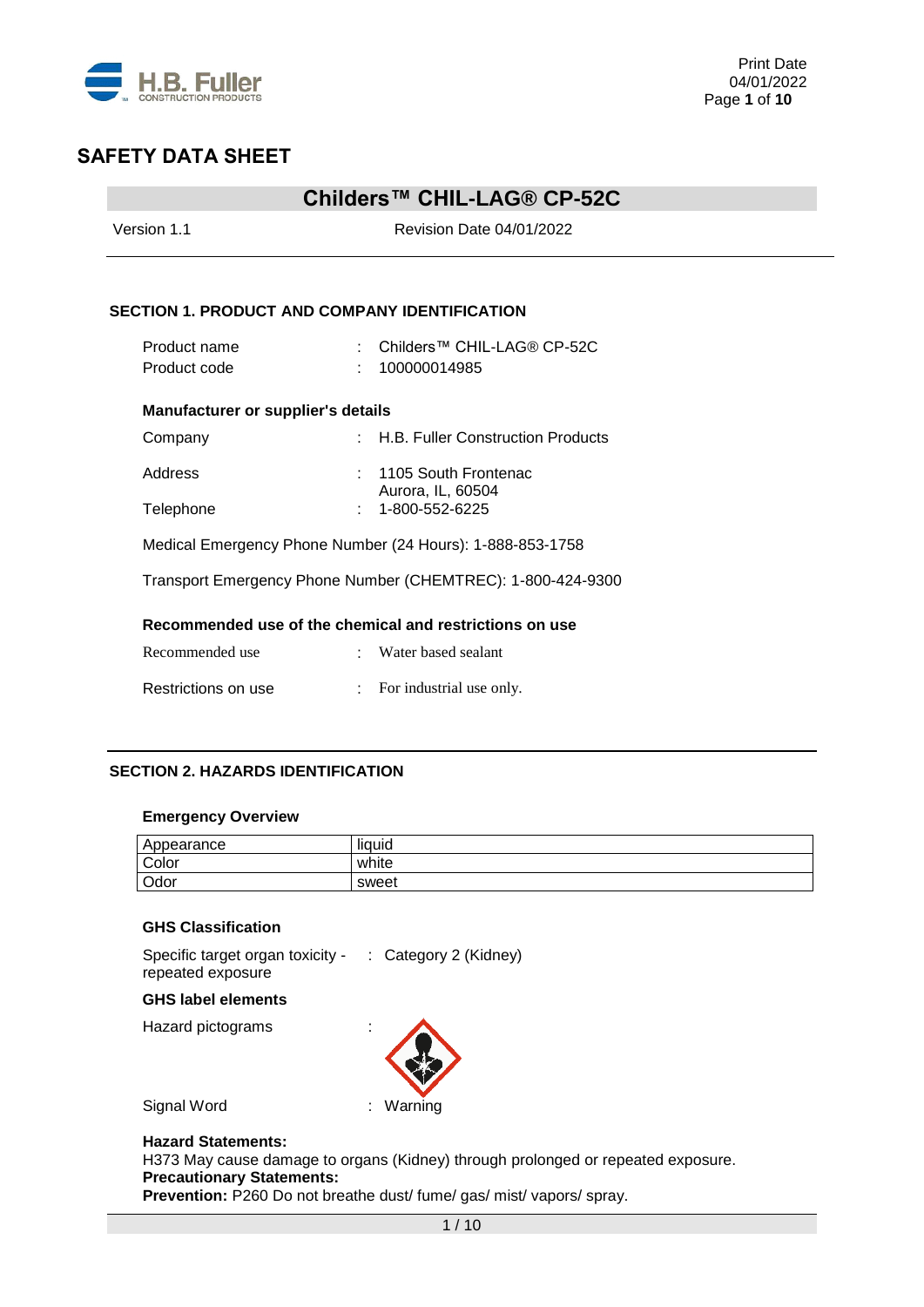

| Childers™ CHIL-LAG® CP-52C                                                                                                                                                                |                                                                                                 |                                                                                                                                                                                                                                                                          |  |
|-------------------------------------------------------------------------------------------------------------------------------------------------------------------------------------------|-------------------------------------------------------------------------------------------------|--------------------------------------------------------------------------------------------------------------------------------------------------------------------------------------------------------------------------------------------------------------------------|--|
| Version 1.1                                                                                                                                                                               | Revision Date 04/01/2022                                                                        |                                                                                                                                                                                                                                                                          |  |
| Response: P314 Get medical advice/ attention if you feel unwell.<br>Disposal: P501 Dispose of contents/ container to an approved waste disposal plant.<br><b>Potential Health Effects</b> |                                                                                                 |                                                                                                                                                                                                                                                                          |  |
| Carcinogenicity:                                                                                                                                                                          |                                                                                                 |                                                                                                                                                                                                                                                                          |  |
| <b>IARC</b>                                                                                                                                                                               | will not present a cancer exposure risk.<br>Quartz (SiO2)                                       | Group 1: Carcinogenic to humansDuring normal handling of the<br>product, this substance is encapsulated within the product and<br>14808-60-7                                                                                                                             |  |
|                                                                                                                                                                                           | and will not present a cancer exposure risk.<br>Paraffin waxes and<br>Hydrocarbon waxes, chloro | Group 2B: Possibly carcinogenic to humansDuring normal handling<br>of the product, this substance is encapsulated within the product<br>63449-39-8                                                                                                                       |  |
|                                                                                                                                                                                           | Alkanes, chloro                                                                                 | 61788-76-9                                                                                                                                                                                                                                                               |  |
|                                                                                                                                                                                           | titanium dioxide                                                                                | 13463-67-7                                                                                                                                                                                                                                                               |  |
| <b>OSHA</b><br><b>NTP</b>                                                                                                                                                                 | will not present a cancer exposure risk.<br>Quartz (SiO2)                                       | No component of this product present at levels greater than or<br>equal to 0.1% is on OSHA's list of regulated carcinogens.<br>Known to be human carcinogenDuring normal handling of the<br>product, this substance is encapsulated within the product and<br>14808-60-7 |  |
|                                                                                                                                                                                           | Paraffin waxes and<br>Hydrocarbon waxes, chloro                                                 | Reasonably anticipated to be a human carcinogenDuring normal<br>handling of the product, this substance is encapsulated within<br>the product and will not present a cancer exposure risk.<br>63449-39-8                                                                 |  |

### **SECTION 3. COMPOSITION/INFORMATION ON INGREDIENTS**

Substance / Mixture : Mixture

## **Hazardous ingredients**

| Chemical name                                      | CAS-No.        | Concentration [%] |
|----------------------------------------------------|----------------|-------------------|
| calcium carbonate                                  | 471-34-1       | $20 - 30$         |
| Paraffin waxes and Hydrocarbon waxes, chloro       | 63449-39-8     | $1 - 5$           |
| Alkanes, chloro                                    | 61788-76-9     | $1 - 5$           |
| titanium dioxide                                   | 13463-67-7     | $1 - 5$           |
| ethylene glycol                                    | $107 - 21 - 1$ | $1 - 5$           |
| Quartz (SiO2)                                      | 14808-60-7     | $0.1 - 1$         |
| Actual concentration is withheld as a trade secret |                |                   |

Actual concentration is withheld as a trade secret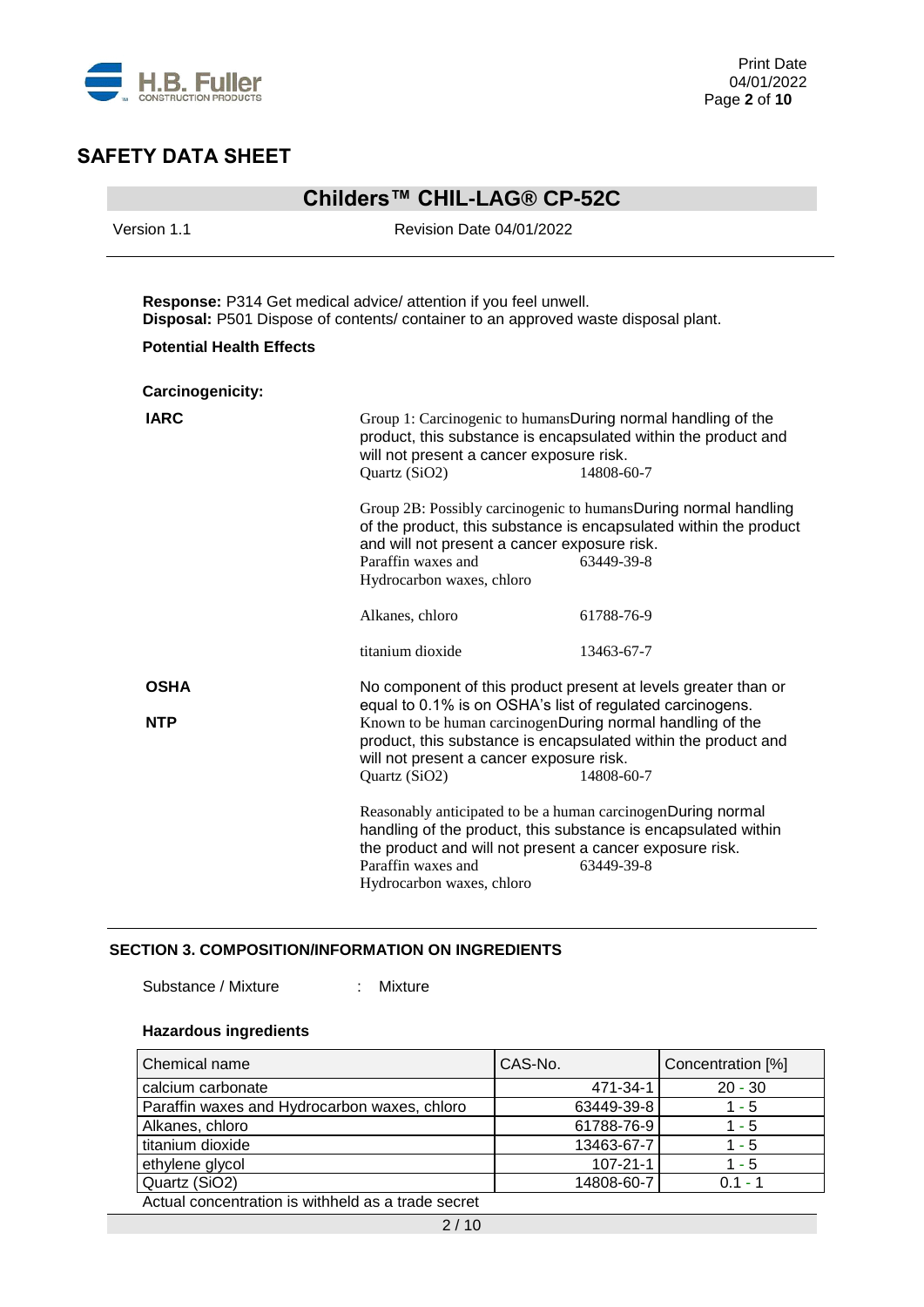

## **Childers™ CHIL-LAG® CP-52C**

Version 1.1 **Version 1.1** Revision Date 04/01/2022

### **SECTION 4. FIRST AID MEASURES**

| General advice          | : Show this material safety data sheet to the doctor in<br>attendance.                                                |
|-------------------------|-----------------------------------------------------------------------------------------------------------------------|
| If inhaled              | : Move to fresh air.<br>If symptoms persist, call a physician.                                                        |
| In case of skin contact | : Wash off with soap and water.                                                                                       |
| In case of eye contact  | : Flush eyes with water at least 15 minutes. Get medical<br>attention if eye irritation develops or persists.         |
| If swallowed            | : Do not induce vomiting. Seek medical attention if symptoms<br>develop. Provide medical care provider with this SDS. |

### **SECTION 5. FIRE-FIGHTING MEASURES**

| Suitable extinguishing media             | : Not combustible.<br>Use extinguishing measures that are appropriate to local<br>circumstances and the surrounding environment. |
|------------------------------------------|----------------------------------------------------------------------------------------------------------------------------------|
| Unsuitable extinguishing<br>media        | : none                                                                                                                           |
| Specific hazards during fire<br>fighting | : Cool closed containers exposed to fire with water spray.                                                                       |
| Specific extinguishing<br>methods        |                                                                                                                                  |
| Further information                      | : This product is an aqueous mixture that will not burn. Dried<br>product film will burn in a fire.                              |

### **SECTION 6. ACCIDENTAL RELEASE MEASURES**

| Personal precautions,<br>protective equipment and<br>emergency procedures | : Refer to protective measures listed in sections 7 and 8.                                                  |
|---------------------------------------------------------------------------|-------------------------------------------------------------------------------------------------------------|
| Environmental precautions                                                 | : No special environmental precautions required.<br>Prevent product from entering drains.                   |
| Methods and materials for<br>containment and cleaning up                  | : Soak up with inert absorbent material (e.g. sand, silica gel,<br>acid binder, universal binder, sawdust). |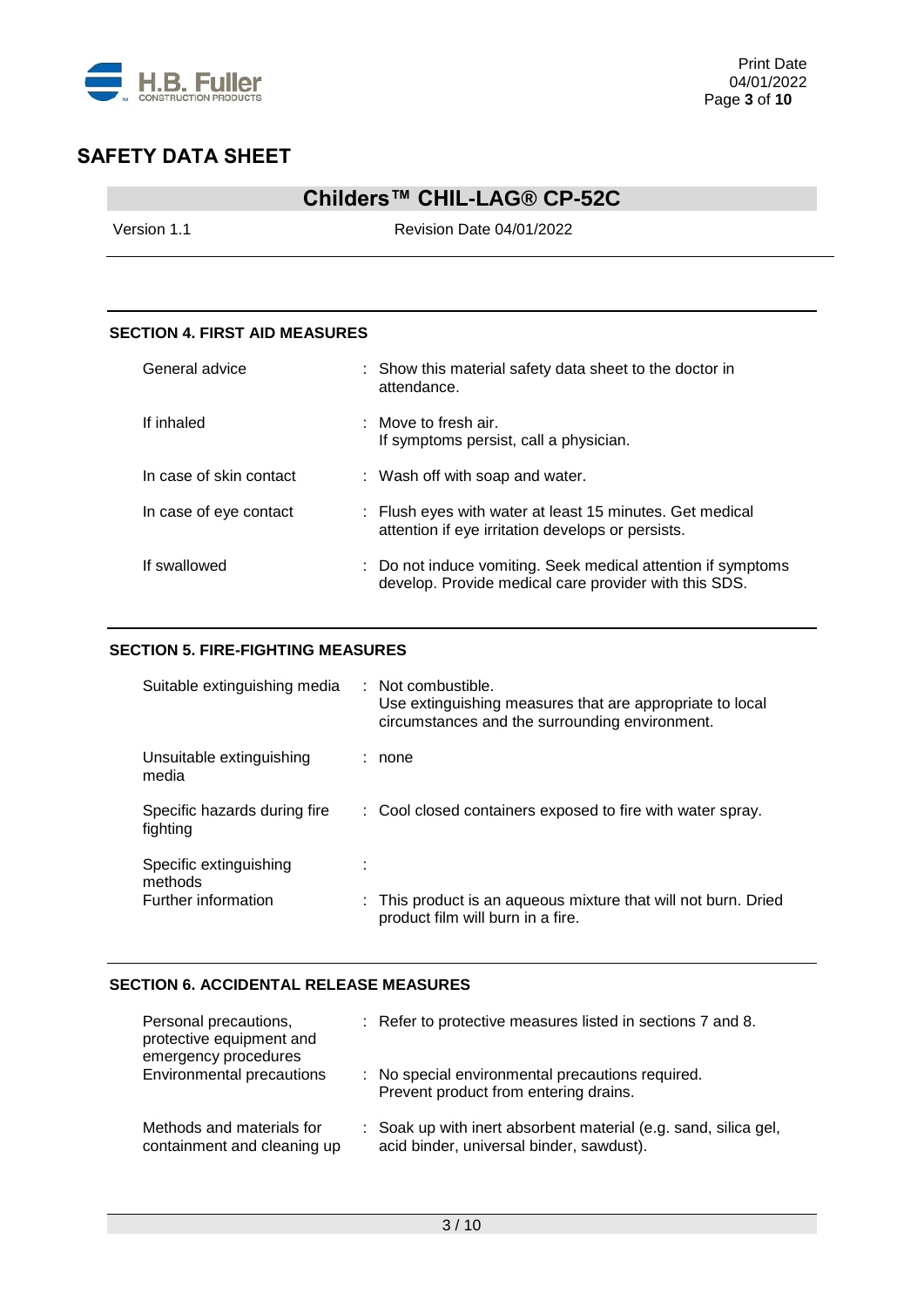

## **Childers™ CHIL-LAG® CP-52C**

Version 1.1 **Version 1.1** Revision Date 04/01/2022

### **SECTION 7. HANDLING AND STORAGE**

| Advice on safe handling     | : No special precautions are needed in handling this material.                         |
|-----------------------------|----------------------------------------------------------------------------------------|
| Conditions for safe storage | : Keep container closed when not in use.<br>Keep in a dry, cool place.                 |
| Materials to avoid          | $\therefore$ Do not freeze.<br>No special restrictions on storage with other products. |
| Storage temperature         | : $> = 40$ °F                                                                          |

## **SECTION 8. EXPOSURE CONTROLS/PERSONAL PROTECTION**

### **Ingredients with workplace control parameters**

| Components        | CAS-No.        | Value type<br>(Form of<br>exposure)                     | Control<br>parameters /<br>Permissible<br>concentration | <b>Basis</b>   |
|-------------------|----------------|---------------------------------------------------------|---------------------------------------------------------|----------------|
| calcium carbonate | 471-34-1       | PEL (Total<br>dust)                                     | 10 mg/m3                                                | <b>CAL PEL</b> |
|                   |                | PEL<br>(respirable<br>dust fraction)                    | $5$ mg/m $3$                                            | <b>CAL PEL</b> |
| titanium dioxide  | 13463-67-7     | <b>TWA</b>                                              | 10 mg/m3                                                | <b>ACGIH</b>   |
|                   |                | TWA (total<br>dust)                                     | 15 mg/m3                                                | OSHA Z-1       |
|                   |                | TWA (Total)                                             | 10 mg/m3                                                | OSHA P0        |
|                   |                | <b>TWA (Total</b><br>dust)                              | 10 mg/m3                                                | OSHA P0        |
| ethylene glycol   | $107 - 21 - 1$ | $\mathsf{C}$                                            | 50 ppm<br>125 mg/m3                                     | OSHA P0        |
|                   |                | $\mathsf{C}$                                            | 100 mg/m3                                               | <b>ACGIH</b>   |
|                   |                | C (Vapor)                                               | 40 ppm<br>100 mg/m3                                     | <b>CAL PEL</b> |
|                   |                | TWA (Vapor)                                             | 25 ppm                                                  | <b>ACGIH</b>   |
|                   |                | <b>STEL</b><br>(Vapor)                                  | 50 ppm                                                  | <b>ACGIH</b>   |
|                   |                | <b>STEL</b><br>(Inhalable<br>fraction,<br>Aerosol only) | $10$ mg/m $3$                                           | <b>ACGIH</b>   |
| Quartz (SiO2)     | 14808-60-7     | <b>TWA</b><br>(Respirable<br>particulate<br>matter)     | $0.025$ mg/m3                                           | <b>ACGIH</b>   |
|                   |                | TWA (total                                              | 30 mg/m3                                                | OSHA Z-3       |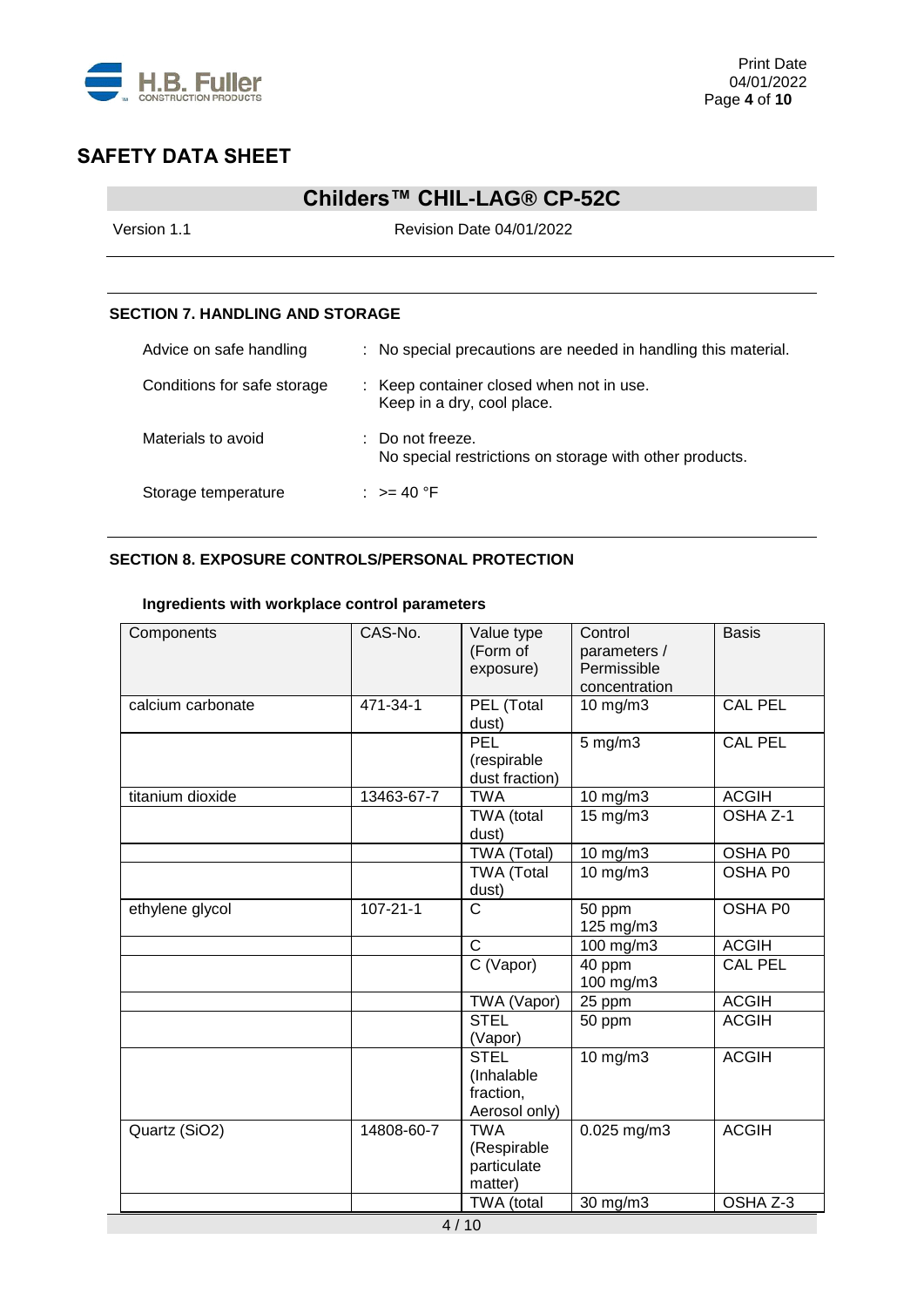

# **Childers™ CHIL-LAG® CP-52C**

Version 1.1 **Version 1.1** Revision Date 04/01/2022

| dust)                                       | /%SiO2+2                  |                |
|---------------------------------------------|---------------------------|----------------|
| <b>TWA</b><br>(respirable)                  | $10$ mg/m $3$<br>/%SiO2+2 | OSHA Z-3       |
| <b>TWA</b><br>(respirable)                  | 250 mppcf<br>/%SiO2+5     | OSHA Z-3       |
| <b>TWA</b><br>(Respirable<br>fraction)      | $0.1$ mg/m $3$            | OSHA P0        |
| <b>TWA</b><br>(Respirable<br>dust)          | $0.05$ mg/m $3$           | OSHA Z-1       |
| <b>PEL</b><br>(Respirable<br>dust)          | $0.05$ mg/m $3$           | <b>CAL PEL</b> |
| <b>TWA</b><br>(respirable<br>dust fraction) | $0.1$ mg/m $3$            | OSHA P0        |

| Respiratory protection                        | : No personal respiratory protective equipment normally<br>required.<br>In case of insufficient ventilation, wear suitable respiratory<br>equipment. |
|-----------------------------------------------|------------------------------------------------------------------------------------------------------------------------------------------------------|
| Hand protection<br>Material<br><b>Remarks</b> | : Nitrile rubber<br>: For prolonged or repeated contact use protective gloves.                                                                       |
| Eye protection                                | : Safety glasses                                                                                                                                     |
| Protective measures                           | : No special protective equipment required.                                                                                                          |

### **SECTION 9. PHYSICAL AND CHEMICAL PROPERTIES**

| Appearance<br>Color<br>Odor<br><b>Odor Threshold</b>         | liquid<br>: white<br>sweet<br>: no data available                                  |
|--------------------------------------------------------------|------------------------------------------------------------------------------------|
| Melting point/freezing point                                 | : 32 °F                                                                            |
| Boiling point/boiling range                                  | : 212 °F                                                                           |
| Flash point<br>Evaporation rate<br>Flammability (solid, gas) | not applicable<br>: is not determined<br>: Not classified as a flammability hazard |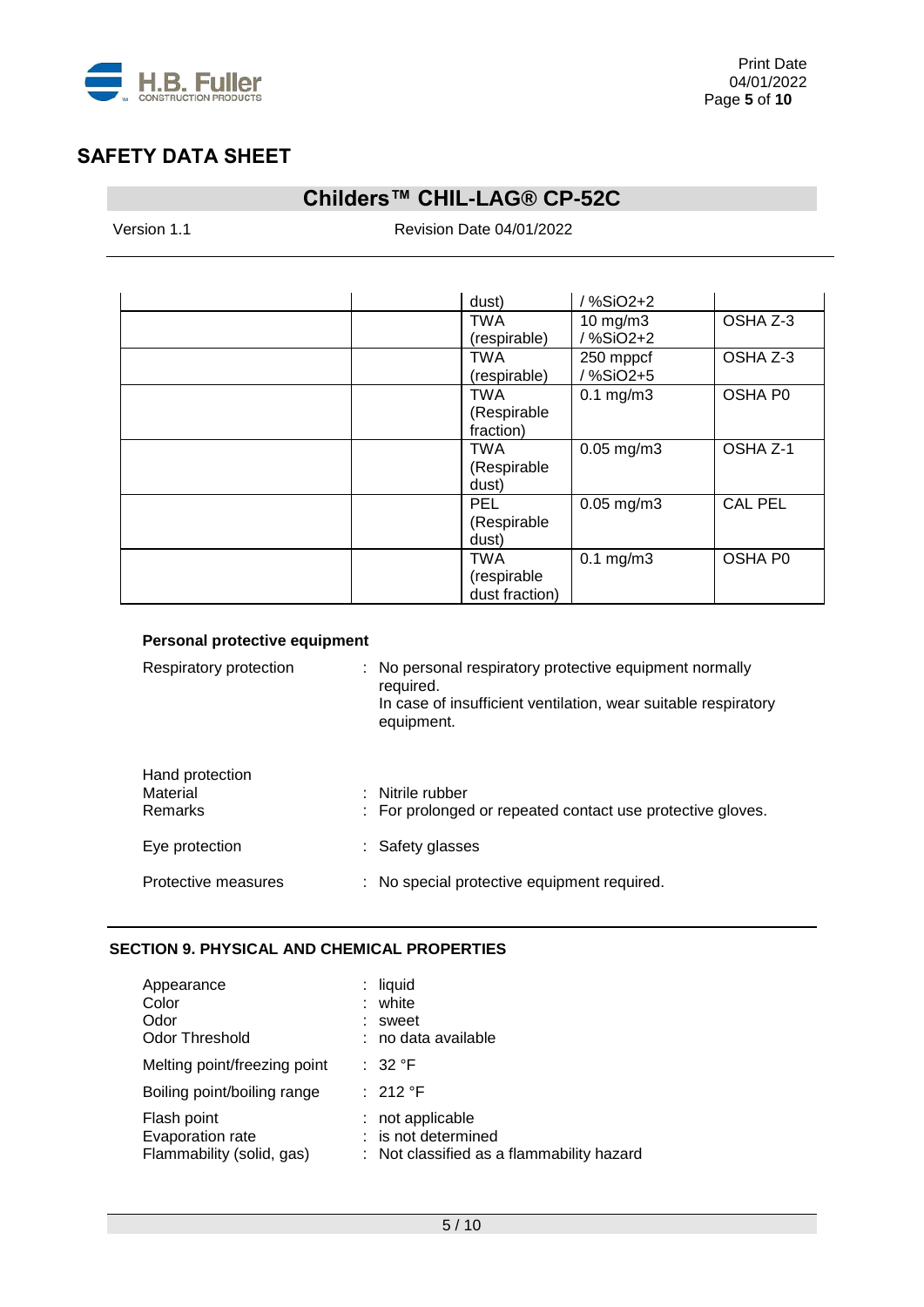

# **Childers™ CHIL-LAG® CP-52C**

| Version 1.1                                | Revision Date 04/01/2022                        |
|--------------------------------------------|-------------------------------------------------|
|                                            |                                                 |
| Upper explosion limit                      | : Upper flammability limit<br>is not determined |
| Lower explosion limit                      | : Lower flammability limit<br>is not determined |
| Vapor pressure                             | $:$ is not determined                           |
| Relative vapor density                     | $:$ is not determined                           |
| Density<br>Solubility(ies)                 | $: 11.2$ lb/gal                                 |
| Water solubility                           | dispersible                                     |
| Partition coefficient: n-<br>octanol/water | : no data available                             |
| Autoignition temperature                   | $:$ is not determined                           |
| VOC, less water, in g/l                    | : 69                                            |

### **SECTION 10. STABILITY AND REACTIVITY**

| Chemical stability                    | : The product is chemically stable.        |
|---------------------------------------|--------------------------------------------|
| Possibility of hazardous<br>reactions | : Hazardous polymerization does not occur. |
| Hazardous decomposition<br>products   | : Stable under normal conditions.          |

## **SECTION 11. TOXICOLOGICAL INFORMATION**

## **Acute toxicity**

| <b>Product:</b>                          |                                                                           |
|------------------------------------------|---------------------------------------------------------------------------|
| Acute oral toxicity                      | : Acute toxicity estimate : $>$ 5,000 mg/kg<br>Method: Calculation method |
| <b>Components:</b>                       |                                                                           |
| ethylene glycol:<br>Acute oral toxicity  | : LD50 Oral Rat: 4,000 mg/kg                                              |
| <b>Skin corrosion/irritation</b>         |                                                                           |
| No data available                        |                                                                           |
| Serious eye damage/eye irritation        |                                                                           |
| No data available                        |                                                                           |
| <b>Respiratory or skin sensitization</b> |                                                                           |
|                                          |                                                                           |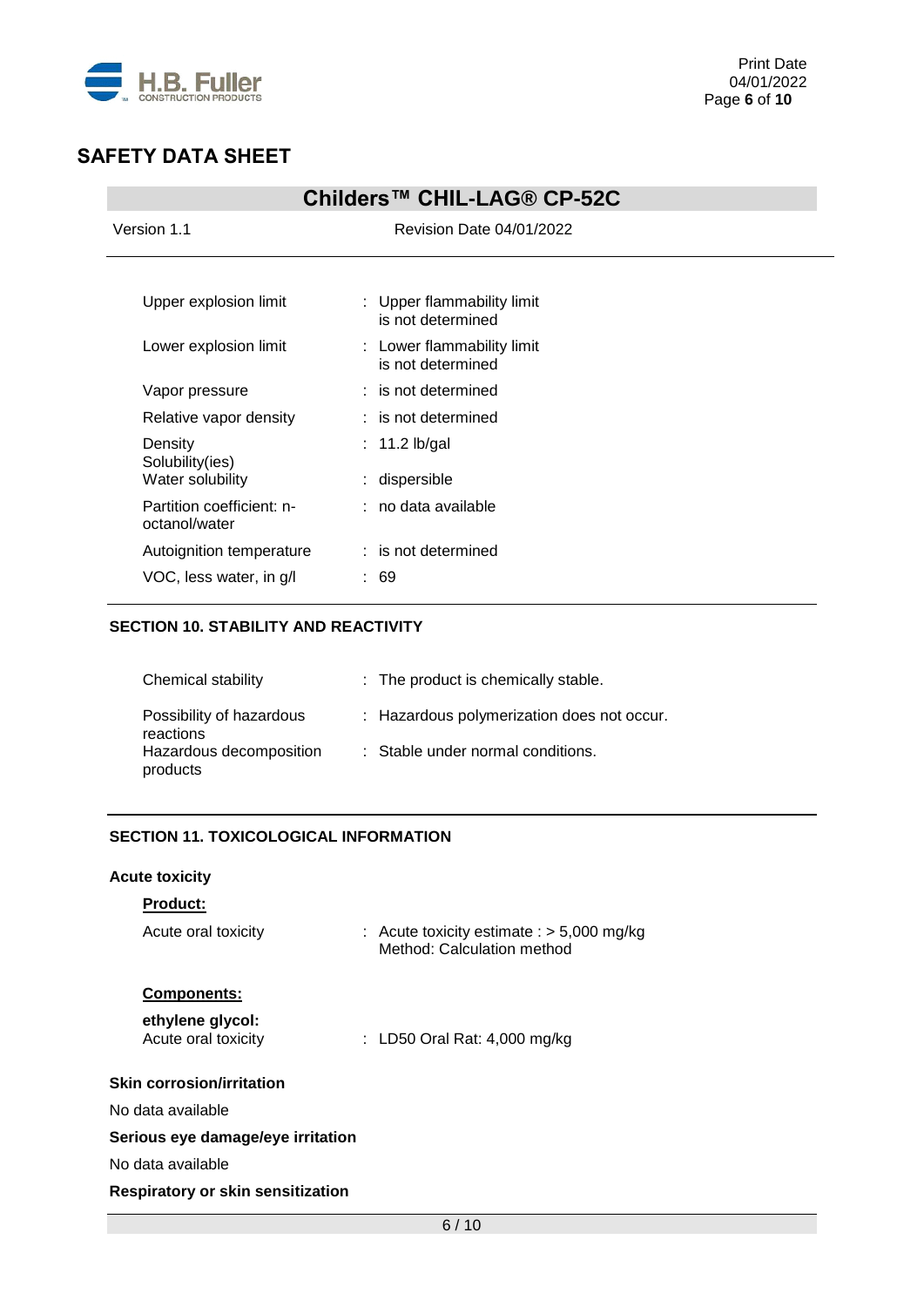

## **Childers™ CHIL-LAG® CP-52C**

Version 1.1 **News** Revision Date 04/01/2022

| No data available |  |
|-------------------|--|
|                   |  |

### **Germ cell mutagenicity**

No data available

**Carcinogenicity**

No data available

### **Reproductive toxicity**

No data available

### **STOT-single exposure**

No data available

### **STOT-repeated exposure**

No data available

### **Aspiration toxicity**

No data available

### **SECTION 12. ECOLOGICAL INFORMATION**

### **Ecotoxicity**

| <b>Components:</b>                            |  |
|-----------------------------------------------|--|
| Paraffin waxes and Hydrocarbon waxes, chloro: |  |

Toxicity to fish : LC50 (Oncorhynchus mykiss (rainbow trout)): > 0.0109 mg/l Exposure time: 96 h Test Method: flow-through test

### **Persistence and degradability**

No data available **Bioaccumulative potential**

#### **Mobility in soil**

No data available

#### **Other adverse effects**

No data available

### **SECTION 13. DISPOSAL CONSIDERATIONS**

#### **Disposal methods**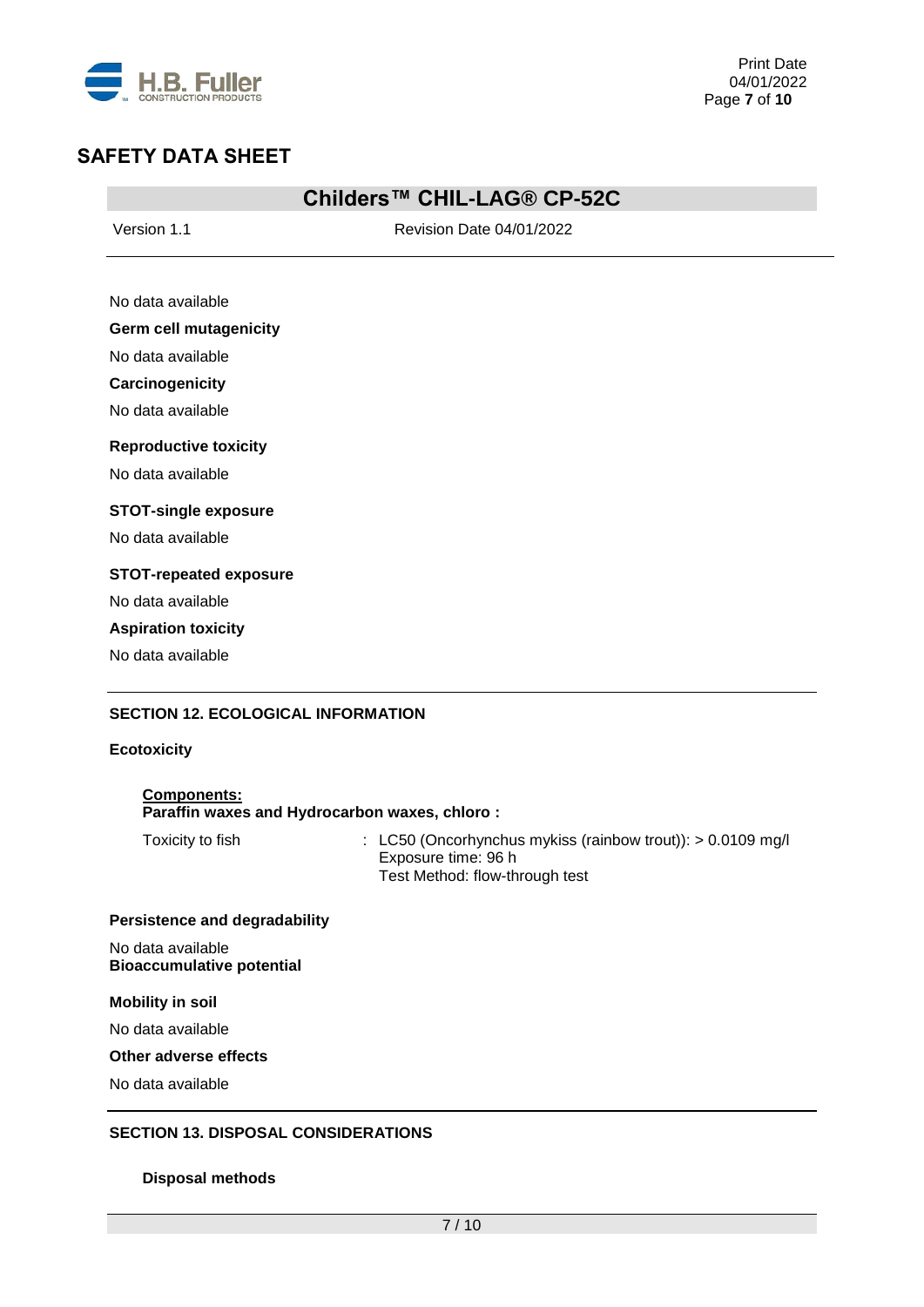

| Childers™ CHIL-LAG® CP-52C |                                                                                                                                                                                                                                                                                                                                                                                                                               |  |  |  |
|----------------------------|-------------------------------------------------------------------------------------------------------------------------------------------------------------------------------------------------------------------------------------------------------------------------------------------------------------------------------------------------------------------------------------------------------------------------------|--|--|--|
| Version 1.1                | <b>Revision Date 04/01/2022</b>                                                                                                                                                                                                                                                                                                                                                                                               |  |  |  |
| Waste from residues        | : To the best of our knowledge, this product does not meet the<br>definition of hazardous waste under the U.S. EPA Hazardous<br>Waste Regulations 40 CFR 261. Solidify and dispose of in an<br>approved landfill. Consult state, local or provincial authorities<br>for more restrictive requirements.<br>The hazard and precautionary statements displayed on the<br>label also apply to any residues left in the container. |  |  |  |

### **SECTION 14. TRANSPORT INFORMATION**

### **International Regulations**

| <b>IATA-DGR</b>                             |    |                                                                                  |
|---------------------------------------------|----|----------------------------------------------------------------------------------|
| UN/ID No.                                   |    | $:$ UN 3082                                                                      |
| Proper shipping name                        |    | Environmentally hazardous substance, liquid, n.o.s.<br>(ALKANES, C14-17, CHLORO) |
| Class                                       | ٠  | 9                                                                                |
| Packing group                               |    | Ш                                                                                |
| Labels                                      |    | Miscellaneous                                                                    |
| Packing instruction (cargo<br>aircraft)     |    | 964                                                                              |
| Packing instruction<br>(passenger aircraft) |    | 964                                                                              |
| <b>IMDG-Code</b>                            |    |                                                                                  |
| UN number                                   | ÷. | <b>UN 3082</b>                                                                   |
| Proper shipping name                        |    | ENVIRONMENTALLY HAZARDOUS SUBSTANCE, LIQUID,<br>N.O.S.                           |
|                                             |    | (ALKANES, C14-17, CHLORO)                                                        |
| Class                                       |    | 9                                                                                |
| Packing group                               |    | Ш                                                                                |
| Labels                                      |    | 9                                                                                |
| EmS Code                                    | ÷  | $F-A, S-F$                                                                       |
| Marine pollutant                            |    | no                                                                               |

### **Transport in bulk according to Annex II of MARPOL 73/78 and the IBC Code**

Not applicable for product as supplied.

### **Domestic regulation**

### **49 CFR**

Not regulated as a dangerous good

#### **Special precautions for user**

The transport classification(s) provided herein are for informational purposes only, and solely based upon the properties of the unpackaged material as it is described within this Safety Data Sheet. Transportation classifications may vary by mode of transportation, package sizes, and variations in regional or country regulations.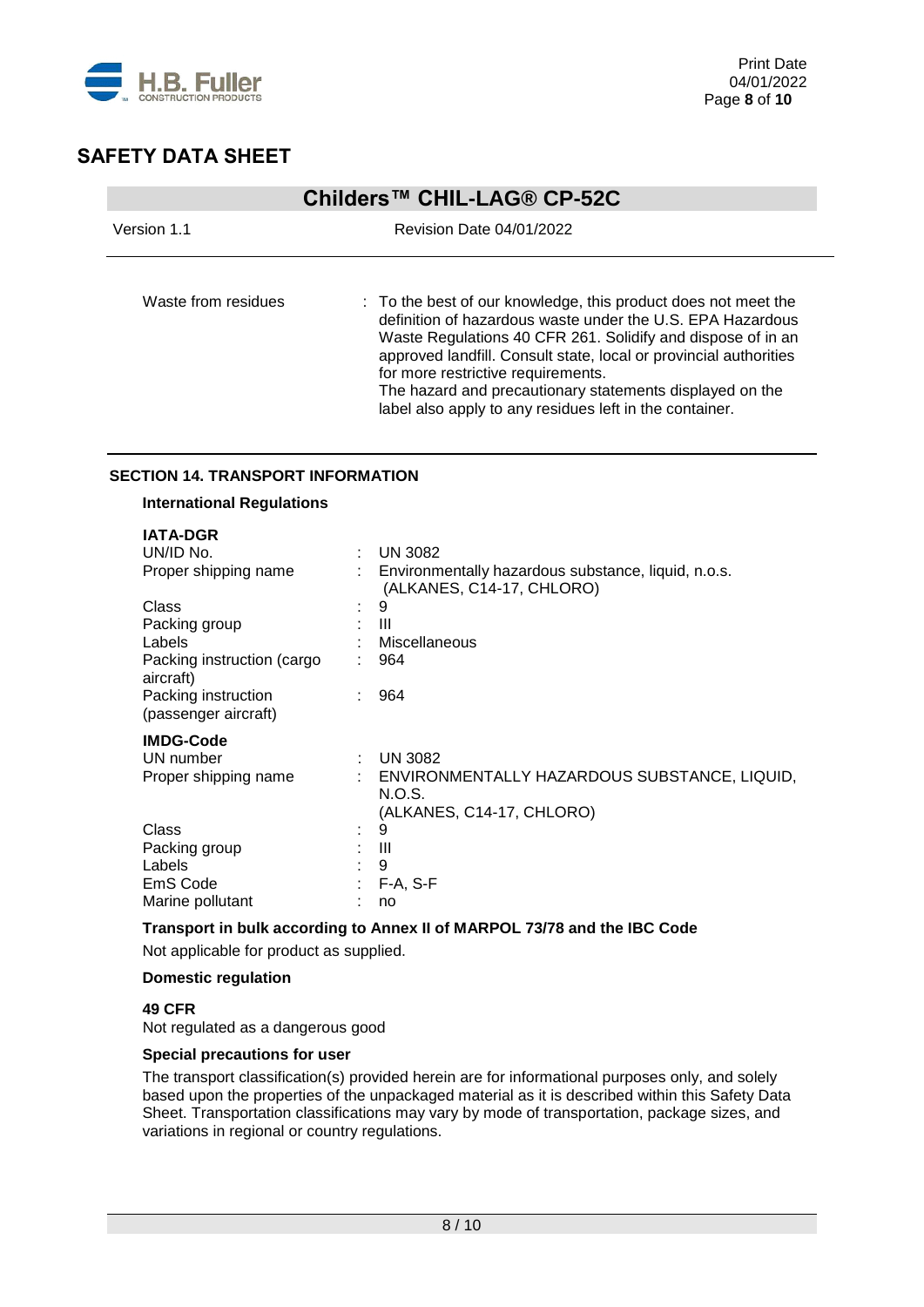

## **Childers™ CHIL-LAG® CP-52C**

Version 1.1 **New York 2012** Revision Date 04/01/2022

### **SECTION 15. REGULATORY INFORMATION**

|                                                                                               | SARA 311/312 Hazards | : Specific target organ toxicity (single or repeated exposure)                                            |                |
|-----------------------------------------------------------------------------------------------|----------------------|-----------------------------------------------------------------------------------------------------------|----------------|
| <b>SARA 302</b>                                                                               |                      | : This material does not contain any components with a section 302<br>EHS TPO.                            |                |
| <b>SARA 313</b>                                                                               |                      | : The following components are subject to reporting levels established<br>by SARA Title III, Section 313: |                |
|                                                                                               |                      | ethylene glycol                                                                                           | $107 - 21 - 1$ |
| <b>Clean Air Act</b>                                                                          |                      |                                                                                                           |                |
| The following chemical(s) are listed as HAP under the U.S. Clean Air Act, Section 112 (40 CFR |                      |                                                                                                           |                |
| $61$ :                                                                                        | ethylene glycol      | $107 - 21 - 1$                                                                                            |                |

| <b>US State Regulations</b> |                                                                                                                                     |  |  |
|-----------------------------|-------------------------------------------------------------------------------------------------------------------------------------|--|--|
| <b>California Prop 65</b>   | Please contact Supplier for more information.                                                                                       |  |  |
| <b>TSCA</b>                 | The ingredients of this product are reported in the following inventories:<br>All substances listed as active on the TSCA inventory |  |  |
| <b>DSL</b>                  | All components of this product are on the Canadian DSL                                                                              |  |  |
| <b>AIIC</b>                 | On the inventory, or in compliance with the inventory                                                                               |  |  |
| <b>KECI</b>                 | On the inventory, or in compliance with the inventory                                                                               |  |  |
| <b>PICCS</b>                | On the inventory, or in compliance with the inventory                                                                               |  |  |
| <b>IECSC</b>                | On the inventory, or in compliance with the inventory                                                                               |  |  |

**Inventories Legend**TSCA (USA), DSL (Canada), REACH(Europe), AIIC (Australia), NZIoC (New Zealand), ENCS (Japan), KECI (Korea), PICCS (Philippines), IECSC (China), TWINV (Taiwan)

## **SECTION 16. OTHER INFORMATION**

Prepared by: Global Regulatory Office - phone: 1-651-236-5842 - email: msds.request@hbfuller.com